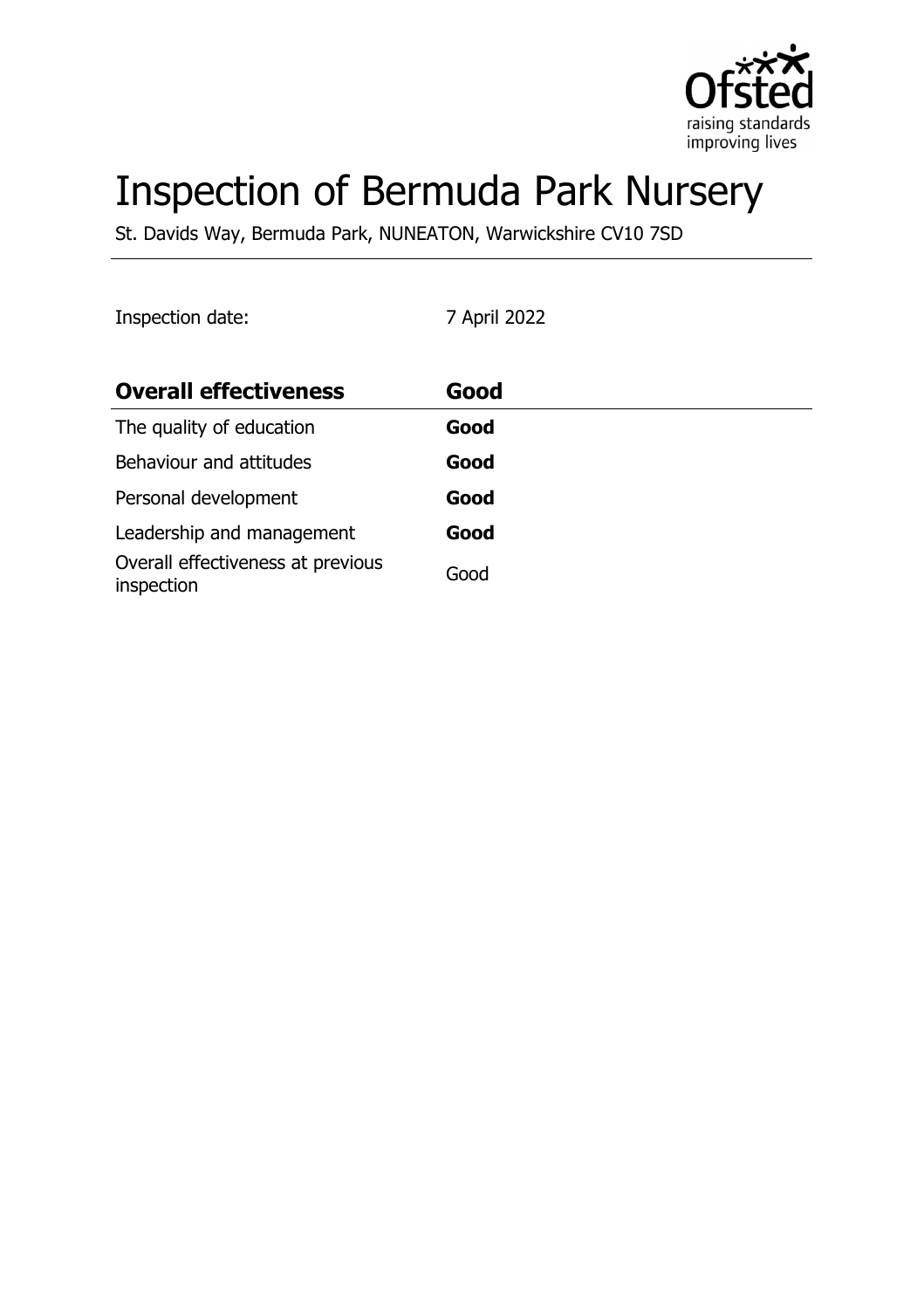

# **What is it like to attend this early years setting?**

## **The provision is good**

Children are greeted at the door by friendly staff. They go through to their designated room, where they are supported to settle in. Children feel safe and secure. They are confident and can express their needs well. Children who require extra support will seek reassurance from staff, who are attentive to their needs. Cuddles are always given, which helps to support children's self-esteem.

Young children have lots of opportunities to explore their surroundings. They crawl and practise their developing physical skills as they pull themselves up using lowlevel furniture. Lots of tummy time is given to strengthen core muscle groups for very young babies. Children delight as bubbles are blown. They try to pop them by clapping.

As children transition through the different rooms, they are encouraged to become more independent. A wide range of activities and opportunities to develop independence and self-care skills are provided. Older children fetch their own plate, cups and utensils and self-serve their lunch. Coats and bags are accessed and put on by children themselves. All children develop a love of reading and enjoy listening to stories. Staff support early communication and language skills well. They sing action songs, which the children join in with. Staff ask open-ended questions which encourage children to think and respond using new words they have learned.

## **What does the early years setting do well and what does it need to do better?**

- All children benefit from lots of fresh air outdoors. Older children can choose to freely access the well-resourced outdoor area throughout the day. They enjoy using their problem-solving skills as they work together to make ramps with wooden planks. Discussions are held to decide whether it is a slide or a surfboard. Children practise their physical skills as they pedal tricycles, climb on the large apparatus and balance over the 'assault course' made of tyres.
- $\blacksquare$  Children develop an understanding of the world around them. They have just completed the life cycle of a chicken. They recently had eggs which were incubated and hatched. Children have enjoyed caring for their baby chicks.
- During the COVID-19 pandemic, parents have not been allowed into the nursery. The manager recognises that this is not what parents and staff want. They are currently looking at ways for parents to safely come back into the nursery.
- $\blacksquare$  Parents report that they are happy with the setting. They say that staff are amazing and friendly and that their children enjoy attending. However, recently, there has been a decline in information shared with parents about their children's progress. Some parents do not know what their child's next steps in learning are. They also say they would welcome support to extend their child's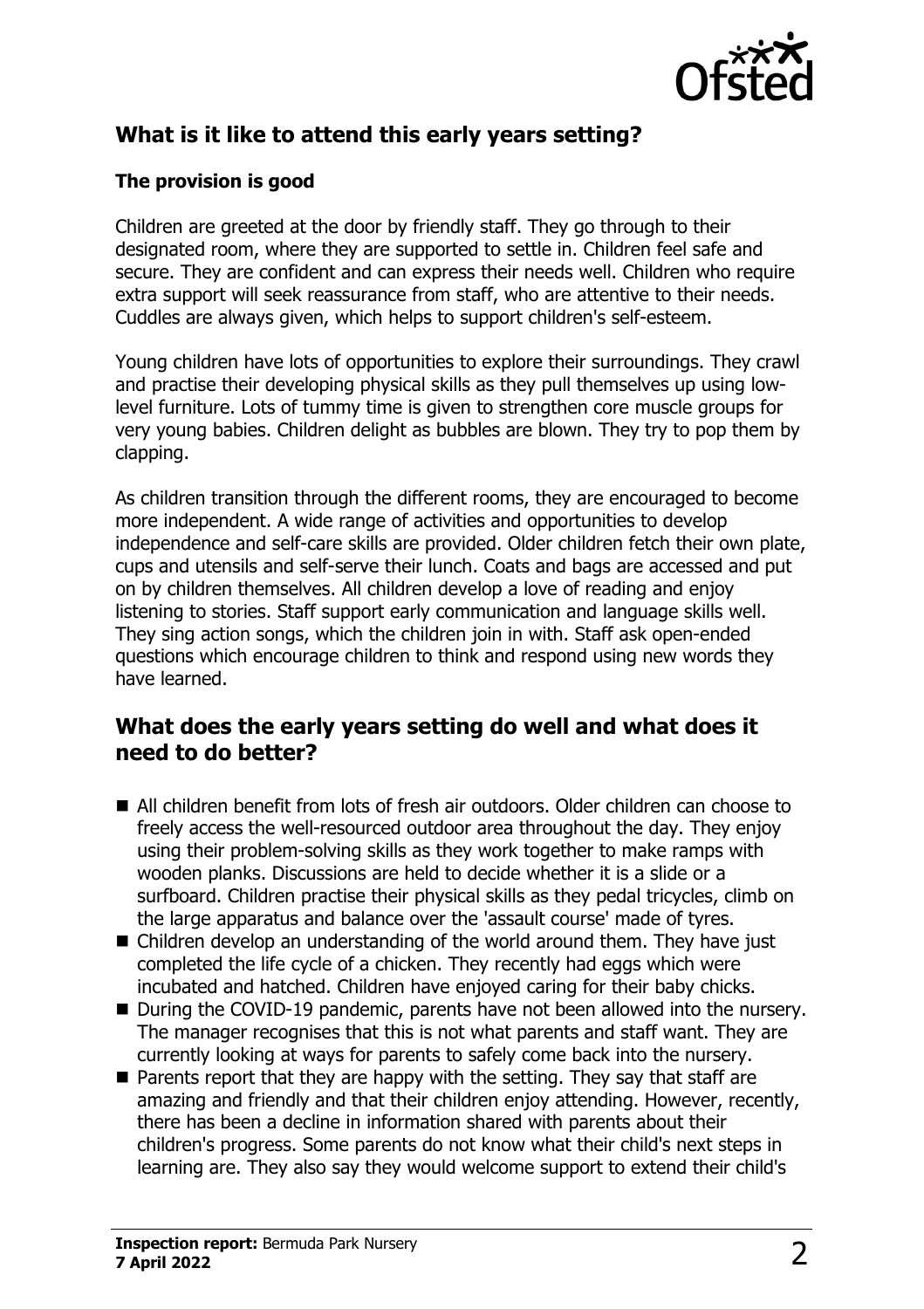

learning at home.

- $\blacksquare$  The nursery curriculum is sequenced to build on what children know and can do and what they need to learn next. Staff access regular training, which ensures that the quality of teaching is good. Children learn skills to make progress ready for their next stage in learning and eventual move to school.
- An effective key-person system ensures that staff know their children well. Staff plan activities in line with children's interests and individual needs. The manager is introducing a new system for planning. She hopes that this will identify more precisely children's next steps in learning, to support children to make even better progress.
- Children with special educational needs and/or disabilities (SEND) are well supported. Staff complete individual education plans and put in place a programme of targeted support. This ensures that children receive consistency in line with professionals who may also be involved with the children's care. The nursery is recognised by the local authority quality award scheme as providing inclusive care for children with SEND.
- Support is available for children who speak English as an additional language. Parents provide words in their home language for simple objects and tasks, for example 'chair', 'coat' and 'toilet'. Laminated pictures are then used with the corresponding words to help staff and children to communicate effectively.
- Staff teach children the importance of being kind to their friends at the nursery. Older children have a reward system where they can move up the 'sunflower' to achieve a certificate. Overall, children behave well.
- Children benefit from freshly prepared hot meals and snacks. An intricate system is in place to ensure that children's dietary requirements and preferences are met. Children follow good hygiene practices and wash their hands regularly after playing outdoors, messy play and before meals.
- Younger children are supported to recognise their feelings and individual needs, such as when they need a sleep. However, sleep arrangements do not always match the child's needs but focus on parents' wishes. Consequently, staff spend time assisting children to go sleep when they do not always want to. This results in children missing out on learning opportunities.

# **Safeguarding**

The arrangements for safeguarding are effective.

The manager and staff have a good, robust understanding of safeguarding. They know the procedures to follow should they have concerns about children in their care. Staff understand their responsibility in relation to whistle-blowing. They know how to recognise and act on any inappropriate behaviour from an adult towards a child. Effective staff deployment ensures children's safety. Improvements have been made to the accident and injury recording, and information is shared with parents about any behaviour incidents, such as biting. Risk assessments ensure that the premises and equipment are safe and suitable for use. The premises are secure.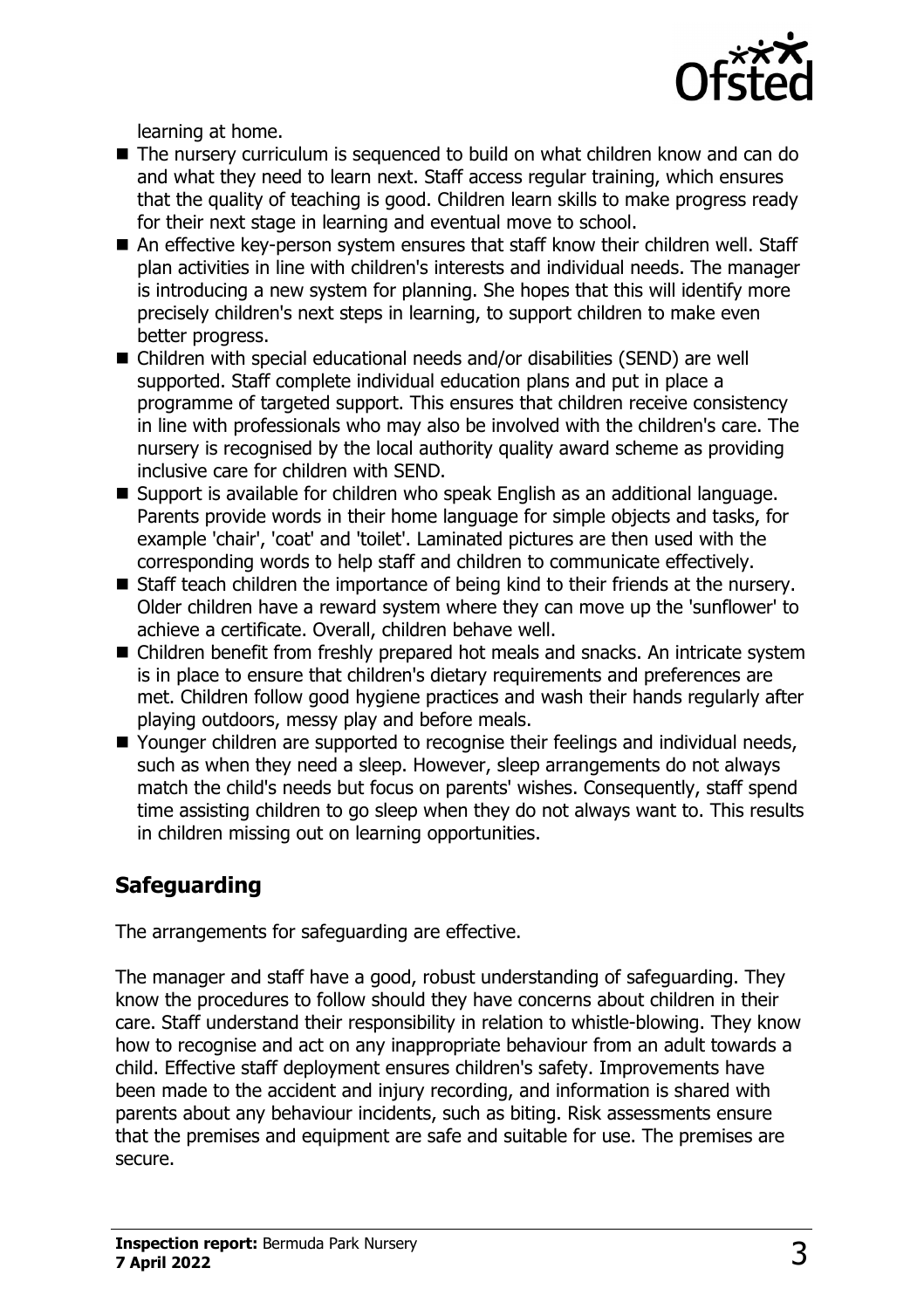

# **What does the setting need to do to improve?**

#### **To further improve the quality of the early years provision, the provider should:**

- $\blacksquare$  strengthen communication with parents to provide more detailed information about their child's next steps in learning and support them to extend this learning at home
- $\blacksquare$  review the sleeping arrangements for younger children so that they meet their individual needs.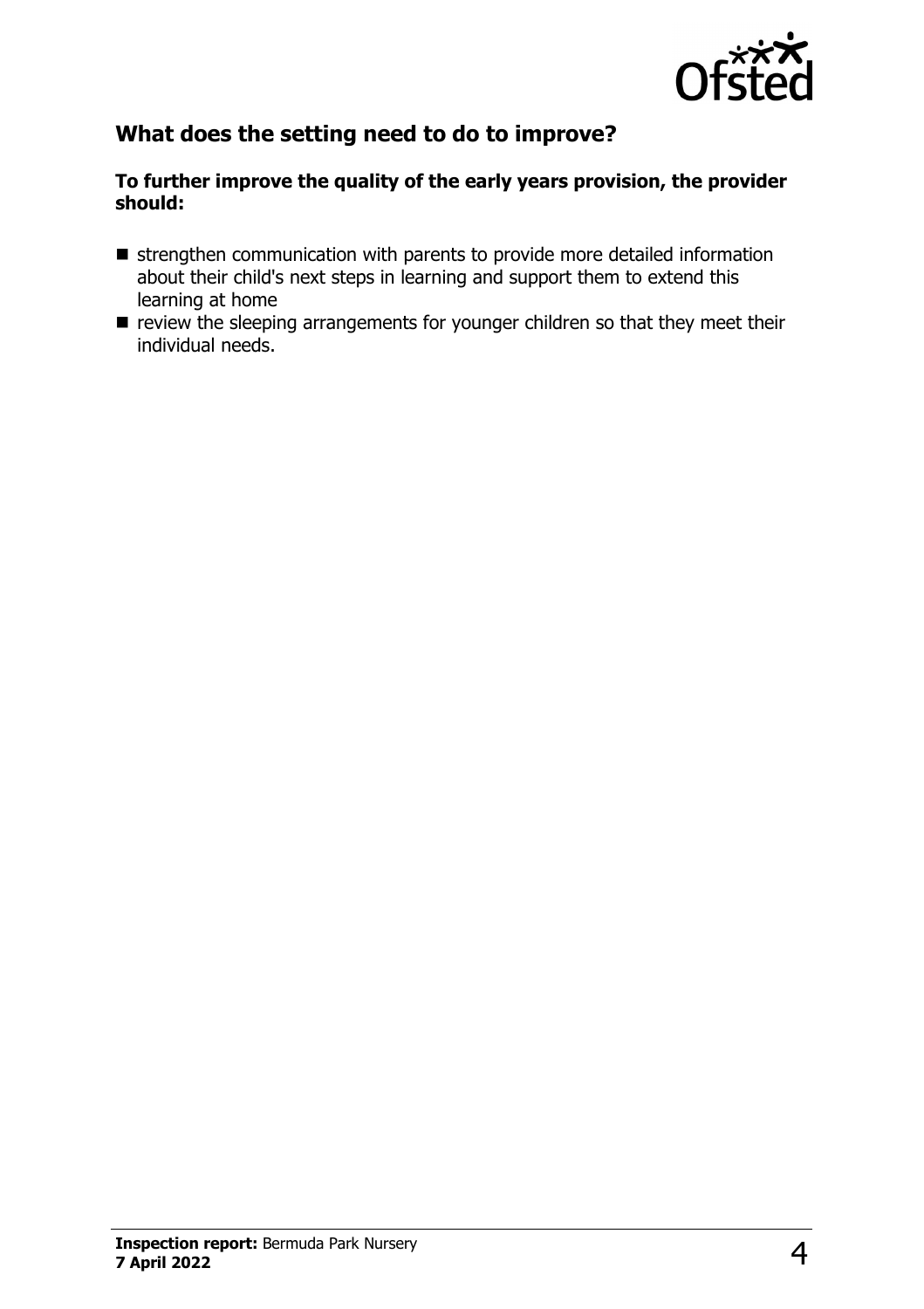

| <b>Setting details</b>                              |                                     |
|-----------------------------------------------------|-------------------------------------|
| Unique reference number                             | EY478257                            |
| <b>Local authority</b>                              | Warwickshire                        |
| <b>Inspection number</b>                            | 10231348                            |
| <b>Type of provision</b>                            | Childcare on non-domestic premises  |
| <b>Registers</b>                                    | Early Years Register                |
| Day care type                                       | Full day care                       |
| Age range of children at time of<br>inspection      | $0$ to $4$                          |
| <b>Total number of places</b>                       | 87                                  |
| Number of children on roll                          | 139                                 |
| Name of registered person                           | Nuneaton and Bedworth Leisure Trust |
| <b>Registered person unique</b><br>reference number | RP532867                            |
| <b>Telephone number</b>                             | 02476400581                         |
| Date of previous inspection                         | 19 August 2019                      |

# **Information about this early years setting**

Bermuda Park Nursery registered in 2014. The nursery employs 29 members of childcare staff. Of these, three staff hold degree qualifications, two staff hold appropriate early years qualifications at level 4, and 20 staff hold appropriate early years qualifications at level 3 and 2. The nursery opens from Monday to Friday for 51 weeks of the year. Sessions are from 7.30am until 6pm. The nursery provides funded early education for two-, three- and four-year-old children.

## **Information about this inspection**

#### **Inspector**

Johanna Holt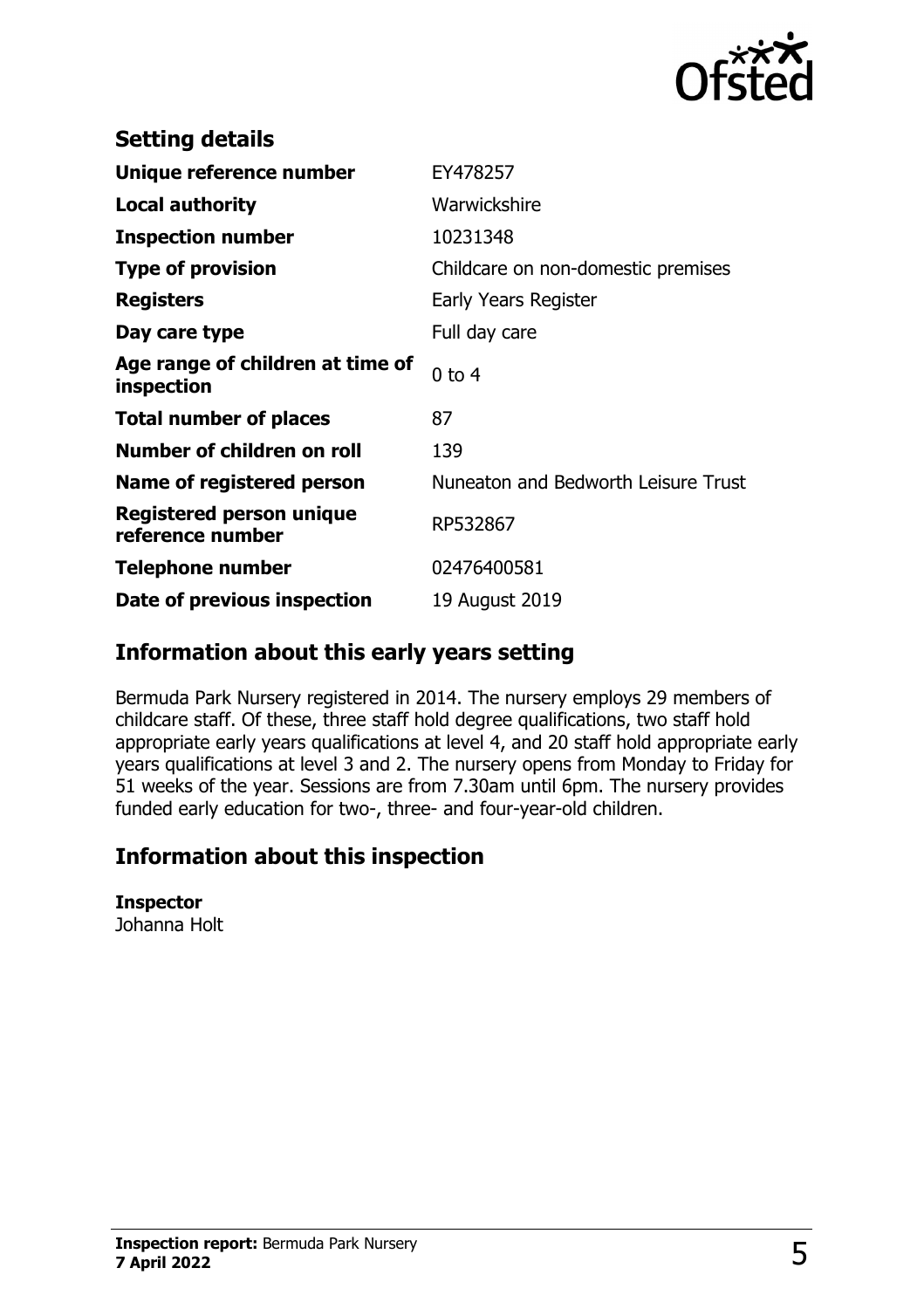

### **Inspection activities**

- $\blacksquare$  This was the first routine inspection the nursery received since the COVID-19 pandemic began. The inspector discussed the impact of the pandemic with the provider and has taken that into account in their evaluation of the nursery.
- $\blacksquare$  The manager and the inspector had a learning walk together of all areas of the nursery and discussed the early years curriculum.
- $\blacksquare$  The inspector observed the quality of education being provided, indoors and outdoors, and assessed the impact on children's learning.
- $\blacksquare$  The inspector spoke to several parents during the inspection and took account of their views.
- $\blacksquare$  The inspector looked at relevant documentation, including risk assessments, accident and injury records and reviewed evidence of the suitability of staff working in the nursery.
- $\blacksquare$  The inspector carried out joint observations of group activities with the manager.
- $\blacksquare$  Children told the inspector about their friends and what they like to do when they are at the nursery.

We carried out this inspection under sections 49 and 50 of the Childcare Act 2006 on the quality and standards of provision that is registered on the Early Years Register. The registered person must ensure that this provision complies with the statutory framework for children's learning, development and care, known as the early years foundation stage.

If you are not happy with the inspection or the report, you can [complain to Ofsted](http://www.gov.uk/complain-ofsted-report).